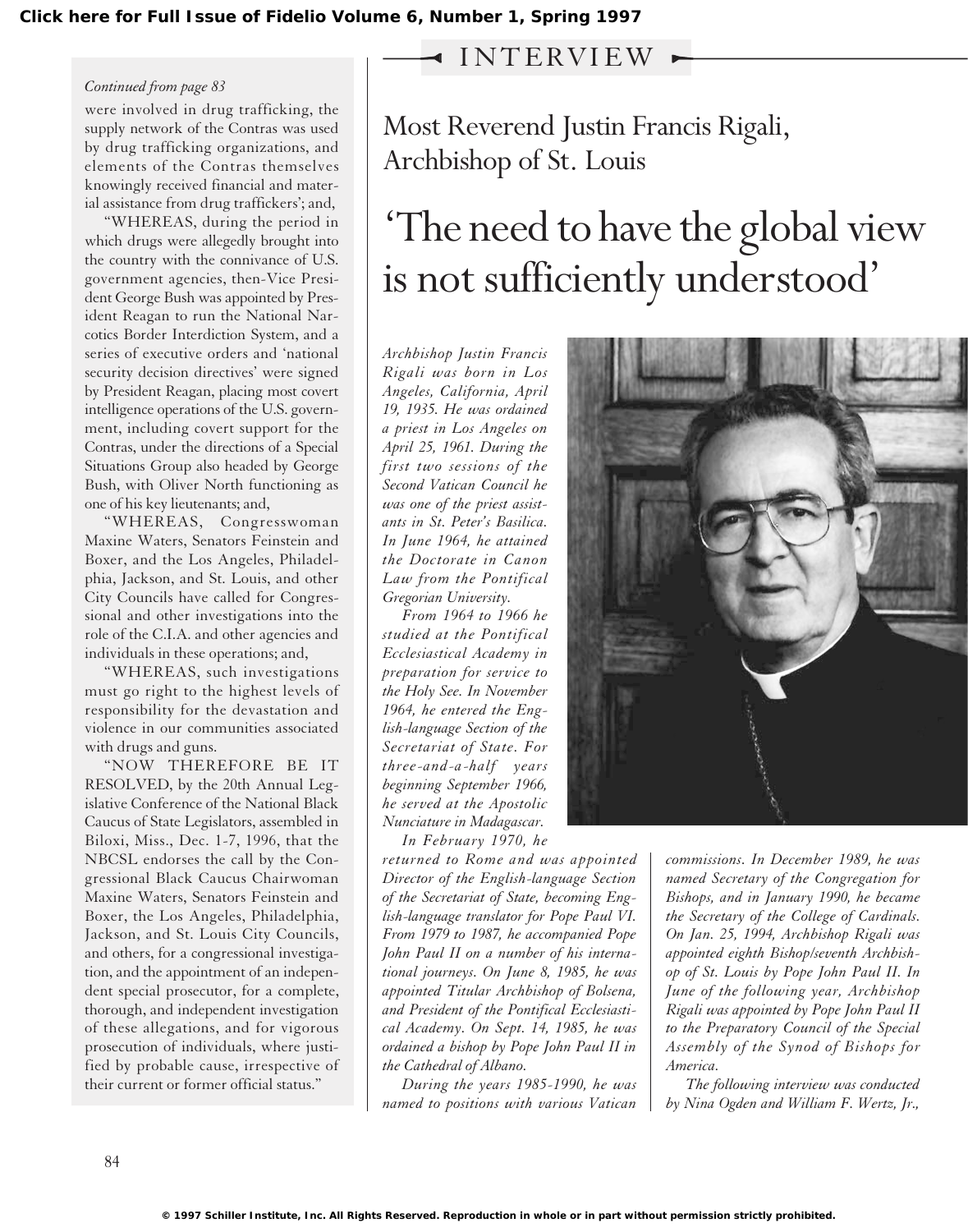**You can pinpoint the great significance of John XXIII calling for the Vatican Council, and writing 'Pacem in Terris,' with a powerful appeal for peace, and the encyclical 'Mater et Magistra,' which insisted that the criteria for all economic activity be justice and charity. Then came the fruition of the pontificate of Paul VI and his encyclical, in 1967, 'Populorum Progessio,' which emphasized the global dimension of social justice: There is no way we can solve our own problems.** 

*on Nov. 12, 1996, at the annual meeting of the National Conference of Catholic Bishops in Washington, D.C.*

**Fidelio:** A few months ago, you gave a speech in Missouri on the subject of the Catholic social teachings.

**Archbishop Rigali:** I approached the speech to the Missouri Catholic Conference in Jefferson City in view of my particular history. As you may know, I spent thirty years in the service of the Holy See—twenty-seven years in Rome, and three years for the Holy See on the isle of Madagascar. I had the opportunity to follow these teachings of the Church in a special way under John XXIII. I then worked for Paul VI for many years, and then John Paul II. I absorbed the passion of the Popes for the social encyclicals—for putting into the life of the Church the words of St. Paul: "Help carry one another's burdens, in that way you will fulfill the law of Christ." (Gal 6:2)

This understanding of human solidarity on a global plane is inspiration for all the Church in the mandate of solidarity and love. This was articulated in a special way a little bit more than a hundred years ago by Pope Leo XIII in his encyclical *Rerum Novarum,* and then a hundred years later Pope John Paul II celebrated its anniversary with the document *Centesimus Annus.* This whole development was a coherent one, always from the same principle. They reflect an urgent mission, a pattern in the Church to proclaim dignity in action.

**Fidelio:** In his speeches in the last few days, Pope John Paul II has certainly emphasized this in his emphasis on debt forgiveness at the meeting of Justicia et

> Pax and at the FAO conference.

**The United States must be keenly aware of the need for good throughout the world. Solidarity is the balance, the most effective way to proceed. To say that big problems only belong to individuals and are not the problems of the Church, is not true. We proceed from total sympathy and compassion. The inspiration of the Church is found in the application of the social teaching 'to love one another as I have loved you.'**

**Archbishop Rigali:** The Pope has a special viewpoint of this practice in the Millennium. Go back to the Jewish practice of holy years, in which the forgiveness of debt was a part, along with the freeing of the slaves. The application of this is a principal part of our tradition. And especially this anniversary, which is the greatest anniversary in the history of the world, which is itself so unique, gives us the unique opportunity to apply this social doctrine.

**Fidelio:** In your speech in Missouri you talked about a pluralism of options in applying the Church's social teaching, and made the point that while there can be a pluralism of options, there can never be a pluralism of principles.

**Archbishop Rigali:** Pope Paul VI addressed this in *Octogesima Adveniens,* observing the eightieth anniversary of *Rerum Novarum,* in 1971. He confirmed the universal dimension of the Church's social teaching. He makes very clear that there will always be different people of good will who will apply the teachings in a certain diversity of situations. But, we are not talking about a free-for-all. There is no pluralism in the teaching of the sacredness of human life.

**Fidelio:** Is the knowledge of the social encyclicals especially lacking in the U.S.?

**Archbishop Rigali:** When I gave this speech in Jefferson City, one man asked, "Why is this the best kept secret in the Church?" This truth, when presented, has the power to make an enormous impact, typical of the Word of God. The Constitution on the Church in the Modern World of Vatican II, called *Gaudium et Spes,* says "we are witnesses of the birth of a new humanism, in which man is defined first of all by his responsibility toward his brothers and sisters and toward history." Certainly, we must teach the social encyclicals and they are known, thanks be to God, but insufficiently as far as our goal must be. We have never done enough to obtain our end.

**Fidelio:** The Bishops conference just voted to put the economic policy of the Church into a ten-point framework. It will help shape the national debate on economics through an education drive down to the local parish level.

**Archbishop Rigali:** At this meeting, during the presentations made by the chairman of the committee, the hope was expressed that this statement would go into the dioceses and parishes, and even be organized in such a way as to be